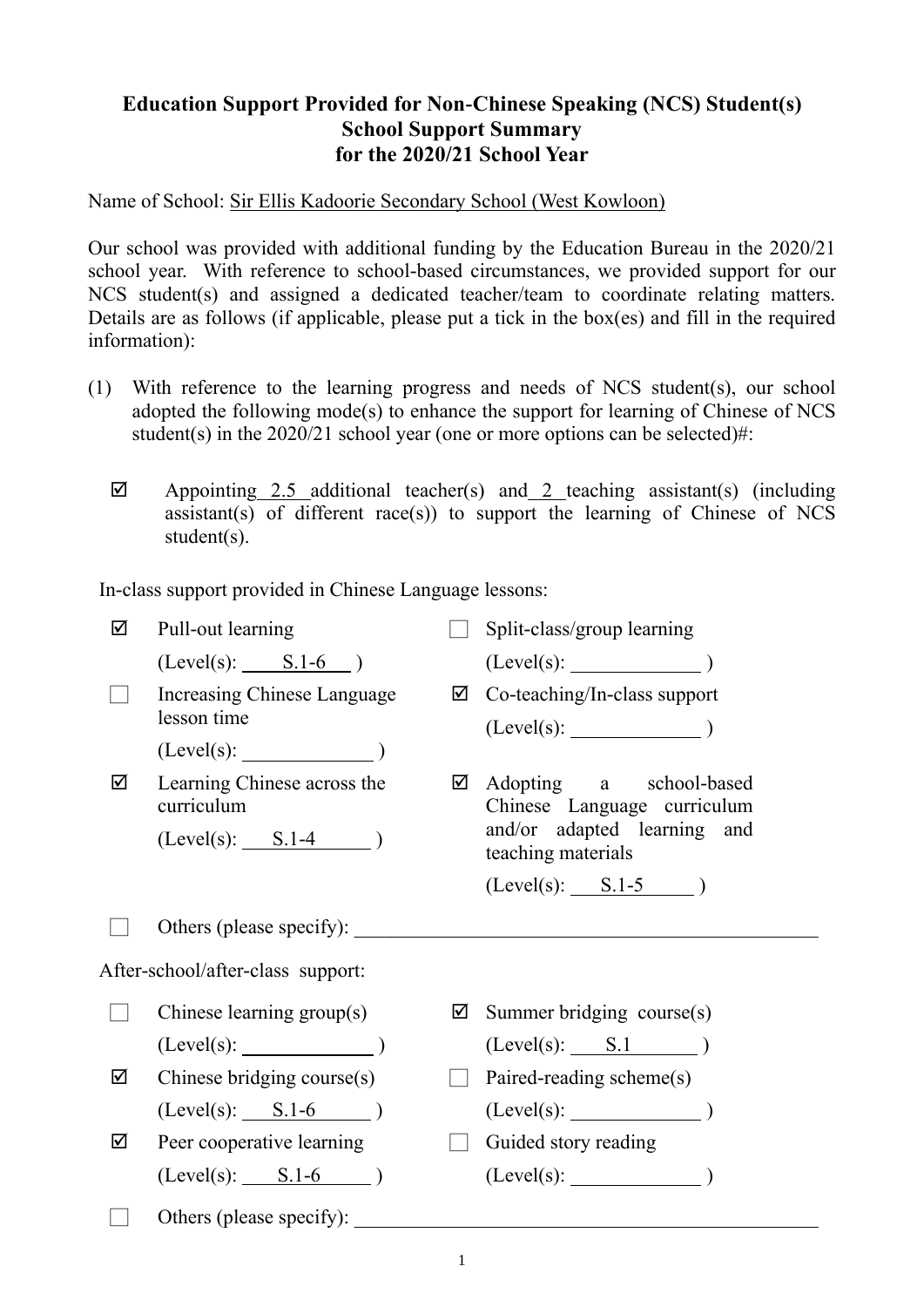- (2) Our school's measures for creating an inclusive learning environment included (one or more options can be selected)#:
	- $\boxtimes$  Translating major school circulars/important matters on school webpage
	- $\boxtimes$  Organising activities which promote cultural integration/raise sensitivity to diverse cultures and religions (please specify): Morning assembly and public speech were held ——Introducing the customs and festivals of China and South Asian countries, the Mid-Autumn Festival celebration and writing Fai Chun activities were held by Chinese Club. In addition, the NCS Chinese Department has implemented the "Cross-curricular and Cross-Group Learning Plan——Starting from Picture Books to Explore Hong Kong under the Epidemic". An exhibition "Celebrate Together: Traditional Festivals and Hong Kong Society" and a quiz game "Cultural Harmony" were also held. Students were also arranged to participate in the "Tai O Cultural and Ecological Trip".
	- $\boxtimes$  Providing opportunities for NCS students to learn and interact with their Chinesespeaking peers in school or outside school (e.g. engaging NCS students in uniform groups or community services) (please specify): To arrange S1 and S2 NCS students to participate in uniform teams such as the Scout, Red Cross and Aviation Youth Army; also arrange students to participate in the "Dare Think Campus Designer Training Course", "Dare Think Community Designer Training Forum", "Dare Different Community Design Project Practice Plan" and "Eat Healthy Plan". In addition, students are also arranged to participate in community services "Volunteer Training Program and Outreach Volunteer Service Activities" organized by Christian Action. Students are also arranged to participate in "Peace Farm ——Peaceful Youth Leadership Training Program". We also organize joint school social service projects together with the social service team of Kowloon Technical School.

Other measure(s) (please specify):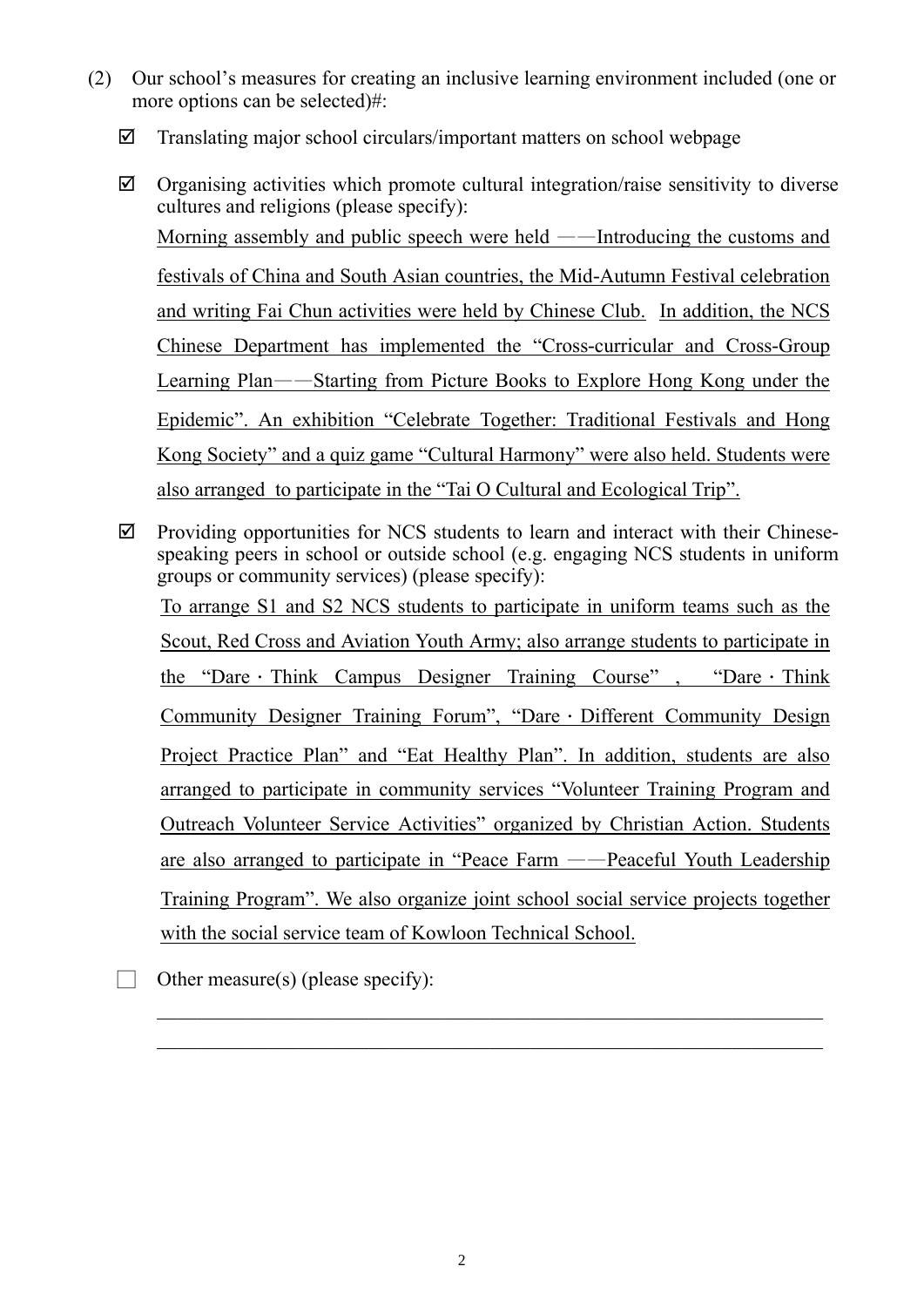- (3) Our school's measures for promoting home-school cooperation with parents of NCS student(s) included (one or more options can be selected)#:
	- $\boxtimes$  Appointing assistant(s) who can speak English and/or other language(s) facilitating the communication with parents of NCS student(s)
	- $\boxtimes$  Discussing the learning progress (including learning of Chinese) of NCS student(s) with their parents on a regular basis
	- $\boxtimes$  Providing parents of NCS student(s) with information on school choices/further studies/career pursuits for their children
	- $\boxtimes$  Explaining to parents of NCS student(s) and emphasising the importance for their children to master the Chinese language
	- Other measure(s) (please specify):
	- [#: The support measures mentioned in Parts (1) to (3) above are for reference only. Depending on the different learning progress and needs of NCS student(s) of each school year, as well as allocation of school resources, our school will adjust the support measures concerned.]

 $\mathcal{L}_\text{max} = \frac{1}{2} \sum_{i=1}^n \mathcal{L}_\text{max}(\mathbf{z}_i - \mathbf{z}_i)$ 

For further enquiries about the education support our school provides for NCS student(s), please contact Assistant Principal Mr. Chan Chi Man at 25761871.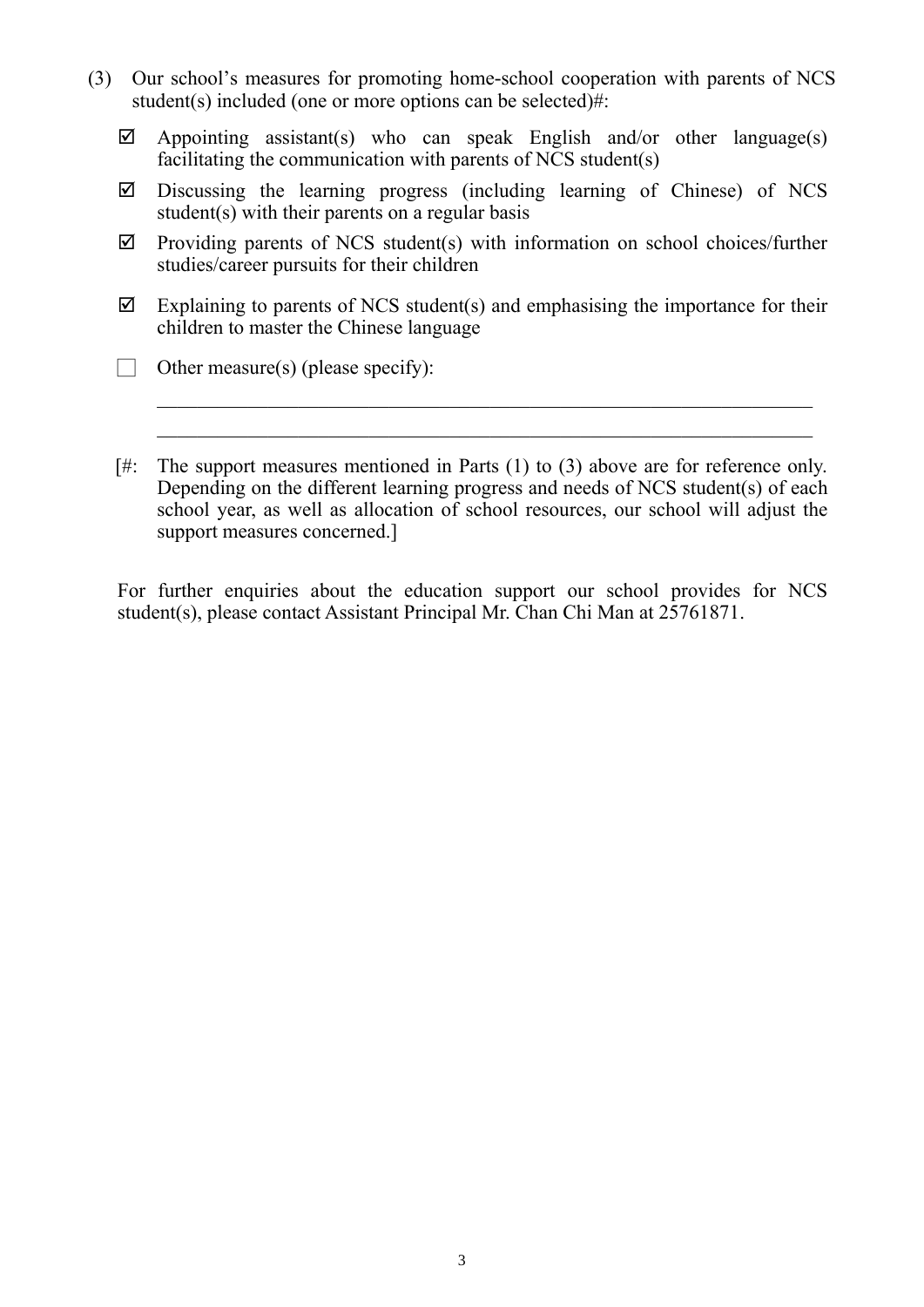## **2020/21** 學年 為非華語學生提供的教育支援 學校支援摘要

學校名稱:官立嘉道理爵士中學(西九龍)

本校在 2020/21 學年獲教育局提供額外撥款,並配合校本情況,為該學年 錄取的非華語學生提供支援。有關支援由專責教師/小組統籌。詳情如下 (如適用,請在方格內加上「✔」號,並填寫所需資料):

- (一) 本校按非華語學生的學習進度和需要,在 2020/21 學年採用以下 方式加強支援他們的中文學習(可選多於一項)#:
	- ☑ 聘請 2.5 名額外教師及 2 名教學助理(包括不同種族的助理),以 支援非華語學生學習中文。

中文科課堂上提供的支援:

| ☑        | 抽離學習<br>(年級: 中一至中六 )    |   | 分組/小組學習<br>(年級: ______________)            |  |  |
|----------|-------------------------|---|--------------------------------------------|--|--|
|          | 增加中文課節                  | ☑ | 協作/支援教學<br>(年級: ________                   |  |  |
| ☑        | 跨學科中文學習<br>(年級: 中一至中四 ) | ☑ | 採用校本中國語文課程及/或<br>經調適的學與教材料<br>(年級: 中一至中六 ) |  |  |
|          | 其他(請說明):                |   |                                            |  |  |
| 課後提供的支援: |                         |   |                                            |  |  |
|          | 中文學習小組<br>(年級: しゅうしょう)  | ☑ | 暑期銜接課程<br>(年級: ) しゅうしょう しんしょう              |  |  |
| ☑        | 中文銜接課程<br>(年級:中一至中六」)   |   | 伴讀計劃<br>(年級: ) (1)                         |  |  |
| ☑        | 朋輩合作學習<br>(年級: 中一至中六 )  |   | 故事導讀<br>( 年級 :                             |  |  |
|          | 其他(請說明):                |   |                                            |  |  |